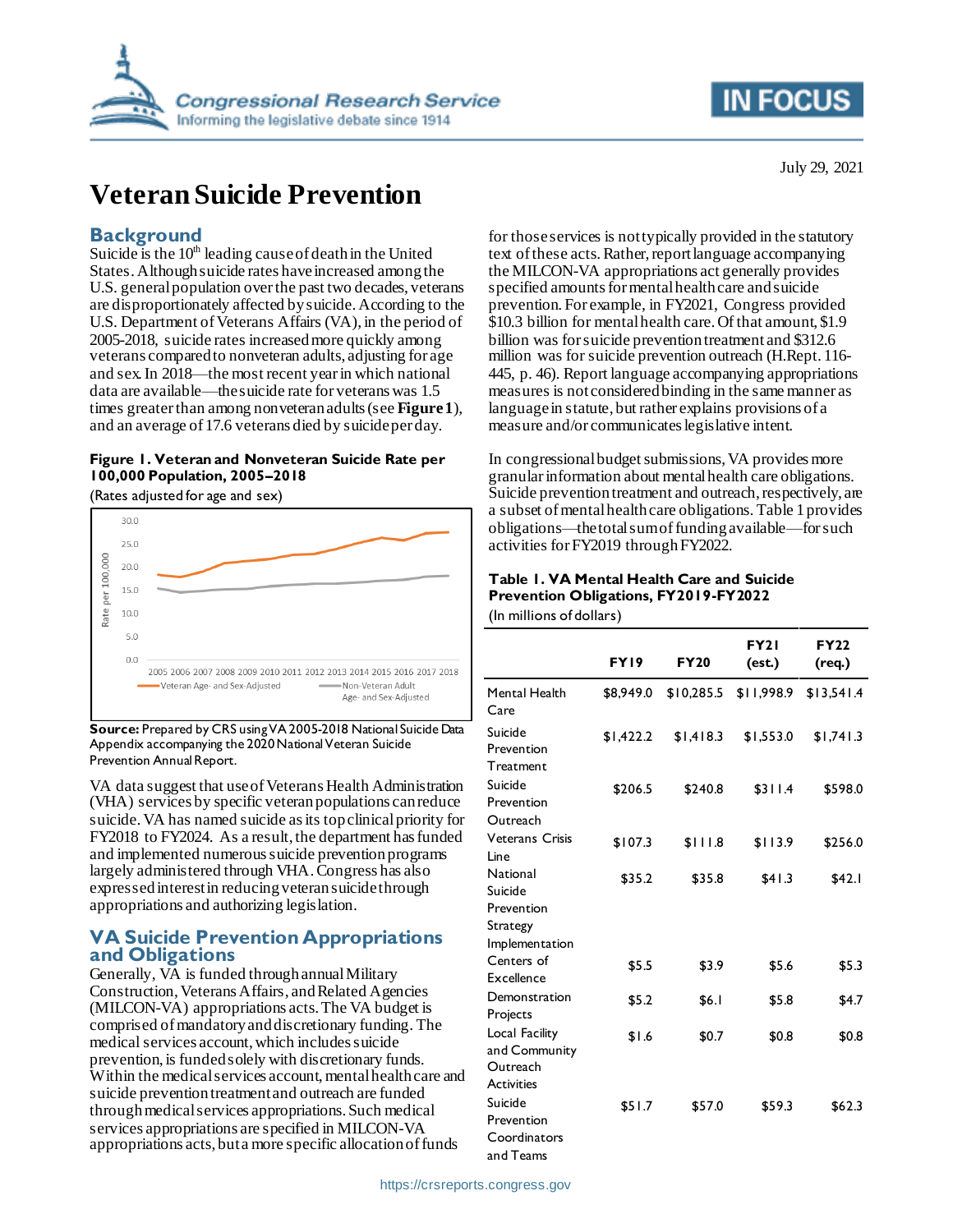|                                                                               | FY19 | <b>FY20</b> | <b>FY21</b><br>(est.) | <b>FY22</b><br>(req.) |
|-------------------------------------------------------------------------------|------|-------------|-----------------------|-----------------------|
| Suicide<br>Prevention 2.0                                                     | \$0  | \$4.2       | \$31.4                | \$66.6                |
| Initiative<br><b>PREVENTS</b>                                                 | \$0  | \$21.3      | \$53.4                | \$104.5               |
| Staff Sergeant<br>Parker Gordon<br>Fox Suicide<br>Prevention<br>Grant Program | \$0  | \$0         | \$1.6                 | \$55.7                |

**Source:** Prepared by CRS based on FY21-FY22 VA Congressional Budget Submissions, Volume II.

**Notes:** PREVENTS = The President's Roadmap to Empower Veterans and End a National Tragedy of Suicide. Actual obligations are provided for FY19-FY20. Estimated obligations based on appropriated funding are provided for FY21 and obligations based on requested funding are provided for FY22. Suicide prevention treatment and outreach are not intended to add to the mental health care total, as mental health care encompasses other activities not listed in the table. Suicide prevention outreach activities may not add to the suicide prevention outreach total due to rounding.

### **Selected VA Suicide Prevention Outreach Programs**

Suicide prevention outreach focuses on all at-risk veterans, including those who are not eligible, enrolled, or currently receiving VHA services. Selected VA suicide prevention outreach programs are described in further detail below.

#### **National Strategy for Preventing Veteran Suicide (National Strategy)**

The National Strategy is VA's 10-year strategic plan (2018- 2028) for reducing veteran suicide and guides VA's suicide prevention efforts. The plan identifies 14 goals within 4 strategic directions. To address these goals, the plan discusses, among other things, implementation of different interventions to reach all veterans.

#### **Veterans Crisis Line (VCL)**

The VCL is a confidential toll-free hotline, online chat, and text messaging service that provides 24/7 crisis intervention services. Launched in 2007, it is free and available to all veterans, including those not enrolled in VHA services. As of April 2021, the VCL responded to more than 5.4 million calls, 630,000 chats, 204,000 texts, and has referred more than 975,000 veterans to suicide prevention coordinators.

#### **Suicide Prevention Coordinators (SPCs)**

SPCs are VHA employees that coordinate care for veterans at high risk for suicide who are receiving care within VHA. SPCs can be assigned referrals from the VCL to ensure care continuity with a veteran's local VHA provider. As of April 2019, VA has employed approximately 444 SPCs, with at least one SPC at each VA Medical Center (VAMC) and very large Community-Based Outpatient Clinic (CBOC).

#### **Recovery Engagement and Coordination for Health—Veterans Enhanced Treatment (REACH VET)**

REACH VET was launched across VAMCs in April 2017 and is used within VHA to predict which veterans may be at highest risk for suicide or other related adverse outcomes. Using a statistical algorithm, REACH VET analyzes existing data (e.g., use of VHA services) to identify veterans at the highest suicide risk in the next month.

## **Congressional Activity and Legislation**

Previous Congresses have passed several bills to address veteran suicide. Significant pieces of legislation enacted into law during the  $110^{th}$ - $116^{th}$  Congresses are highlighted below, focusing on key provisions of those acts. In general, these laws have increased VHA's offering of suicide prevention services, as well as oversight of such services.

**Veterans Comprehensive Prevention, Access to Care, and Treatment (COMPACT) Act of 2020 (**P.L. 116-214**)** – A significant provision in this bill is the authorization of VA to provide emergent suicide care to eligible veterans without requiring payment. This new requirement expands upon existing VHA policy that allowed for emergent mental health care; such care was limited to certain individuals and may have required payment under some circumstances.

## **Commander John Scott Hannon Veterans Mental**

**Health Care Improvement Act of 2019 (Hannon Act;** P.L. 116-171**)** – A significant provision in this bill is the authorization of the Staff Sergeant Parker Gordon Fox Suicide Prevention Grant Program that requires VA to award grants to certain community-based organizations to provide veteran suicide prevention services.

#### **Clay Hunt Suicide Prevention for American Veterans**

**(SAV) Act (**P.L. 114-2**)** – Among other things, this bill required VA to arrange for independent, annual evaluations of VHA mental health care and suicide prevention programs and to undertake a pilot program to repay the education loans of eligible psychiatrists (or certain psychiatric residents) in exchange for additional obligated service.

#### **Joshua Omvig Veterans Suicide Prevention Act (**P.L.

110-110**)** – This bill amended Title 38 of the U.S. code by adding a new Section 1720F, a comprehensive program for suicide prevention among veterans. Among other things, the program must include an SPC at each VAMC and a tollfree hotline ("Veterans Crisis Line").

Despite these efforts, Congress, VA, and stakeholders continue to express concern over seemingly limited progress made to date to reduce veteran suicide. During the 117<sup>th</sup> Congress, implementation and congressional oversight of the Veterans COMPACT Act and the Hannon Act may inform future legislative efforts (for more information, see CRS Report R46848, *Commander John Scott Hannon Veterans Mental Health Care Improvement Act of 2019 (P.L. 116-171) and Veterans COMPACT Act of 2020 (P.L. 116-214)*).

**Victoria R. Green**, Analyst in Health Policy **Michele L. Malloy**, Research Librarian